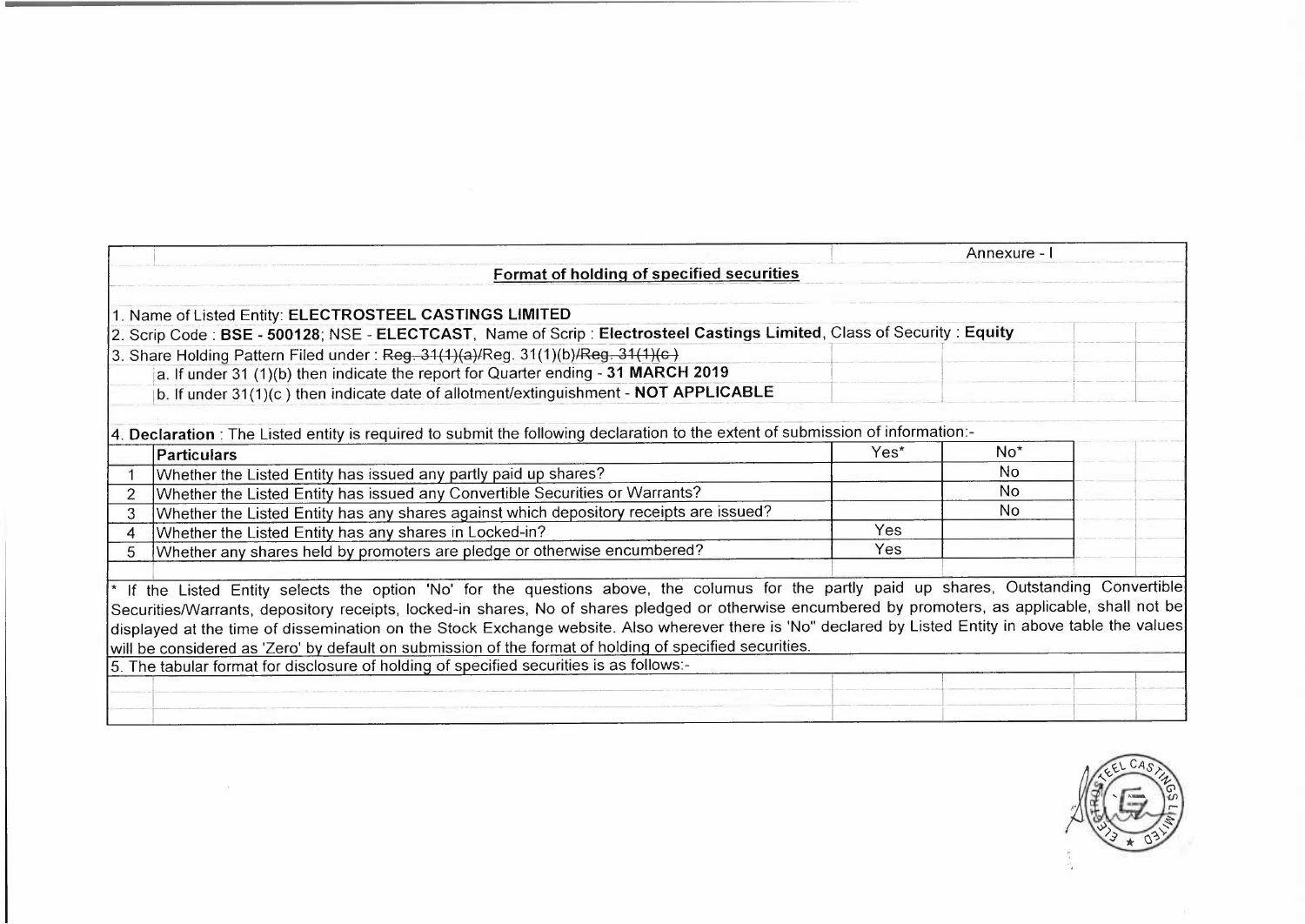|                     | ELECTROSTEEL CASTINGS LIMITED                                                  |                                       |                                                                  |                                     |                                                          |                                                          |                                                                                 |                                               |                      |           |                     |                                                                         |                                                                                          |                  |                                        |                                                                            |                                          |                                                         |
|---------------------|--------------------------------------------------------------------------------|---------------------------------------|------------------------------------------------------------------|-------------------------------------|----------------------------------------------------------|----------------------------------------------------------|---------------------------------------------------------------------------------|-----------------------------------------------|----------------------|-----------|---------------------|-------------------------------------------------------------------------|------------------------------------------------------------------------------------------|------------------|----------------------------------------|----------------------------------------------------------------------------|------------------------------------------|---------------------------------------------------------|
|                     | Table I - Summary Statement holding of specified securities [as on 31/03/2019] |                                       |                                                                  |                                     |                                                          |                                                          |                                                                                 |                                               |                      |           |                     |                                                                         |                                                                                          |                  |                                        |                                                                            |                                          |                                                         |
| Cate<br>gory<br>(1) | Category of<br>shareholder<br>(II)                                             | Nos. of<br>share-<br>holders<br>(III) | No. of fully<br>paid up<br>equity shares paid-up<br>held<br>(IV) | No.of<br>Partly<br>equity<br>shares | No. of<br>shares<br>underlying<br>Depository<br>Receipts | Total nos.<br>shares held<br>$(VII)=(IV)+$<br>$(V)+(VI)$ | Shareholding<br>as a % of total<br>no. of shares<br>(calculated as<br>per SCRR, | Number of Voting Rights held in each class of | securities<br>(IX)   |           |                     | No. of Shares<br>Underlying<br>Outstanding<br>convertible<br>securities | Shareholding as<br>a % assuming<br>full conversion<br>of convertible<br>securities (as a |                  | Number of Locked in<br>shares<br>(XII) | <b>Number of shares</b><br>pledged or<br>otherwise<br>encumbered<br>(XIII) |                                          | Number of<br>equity<br>shares held<br>in<br>demateriali |
|                     |                                                                                |                                       |                                                                  | held (V)                            | (VI)                                                     |                                                          | 1957)                                                                           |                                               | No. of Voting Rights |           | Total as            | (including                                                              | percentage of                                                                            | No.              | As a % of                              | No.                                                                        | As a $%$                                 | zed form                                                |
|                     |                                                                                |                                       |                                                                  |                                     |                                                          |                                                          | (VIII)<br>As a % of<br>$(A+B+C2)$                                               | Class:<br>Equity                              | Class: Y             | Total     | a % of<br>$(A+B+C)$ | (X) Warrants)                                                           | diluted share<br>capital)<br>$(XI) = (VII) + (X) As$<br>a % of (A+B+C2)                  | (a)              | total Shares<br>(b)<br>held            | (a)                                                                        | of total<br><b>Shares</b><br>held<br>(b) | (XIV)                                                   |
| (A)                 | Promoter &<br>Promoter<br>Group                                                | 22                                    | 205256684                                                        | $\Omega$                            |                                                          | 205256684                                                | 50.62                                                                           | 205256684                                     |                      | 205256684 | 50 62               |                                                                         | 50 62                                                                                    | 99087201         | 48 27                                  | 73223488                                                                   | 35.67                                    | 205256684                                               |
|                     | (B) Public                                                                     | 50594                                 | 200225499                                                        | <sub>0</sub>                        |                                                          | 200225499                                                | 49.38                                                                           | 200225499                                     |                      | 200225499 | 49 38               | $\Omega$                                                                | 49 38                                                                                    | 34662044         | 17.31                                  | <b>NA</b>                                                                  |                                          | 198271874                                               |
|                     | (C) Non Promoter<br>Non Public:                                                |                                       |                                                                  | $\Omega$                            |                                                          |                                                          | 0.00                                                                            |                                               |                      |           | 0.00                |                                                                         | 0.00                                                                                     |                  | 000                                    | <b>NA</b>                                                                  |                                          |                                                         |
|                     | $ C1 $ Shares<br>underlying<br>DRs                                             |                                       |                                                                  | $\Omega$                            |                                                          |                                                          | <b>NA</b>                                                                       |                                               |                      |           | 0.00                | $\Omega$                                                                | 0.00                                                                                     |                  | 0.00                                   | <b>NA</b>                                                                  |                                          |                                                         |
|                     | (C2) Shares held by<br>Employee<br>Trusts                                      | $\Omega$                              |                                                                  |                                     |                                                          |                                                          | 0.00                                                                            |                                               |                      |           | 0.00                |                                                                         | 0.00                                                                                     |                  | 0.00                                   | <b>NA</b>                                                                  |                                          |                                                         |
|                     | Total                                                                          | 50616                                 | 405482183                                                        | οl                                  | -ol                                                      | 405482183                                                | 100.00                                                                          | 405482183                                     |                      | 405482183 | 100.00              | Ω                                                                       |                                                                                          | 100.00 133749245 |                                        | 32.99 73223488                                                             |                                          | 18.06 403528558                                         |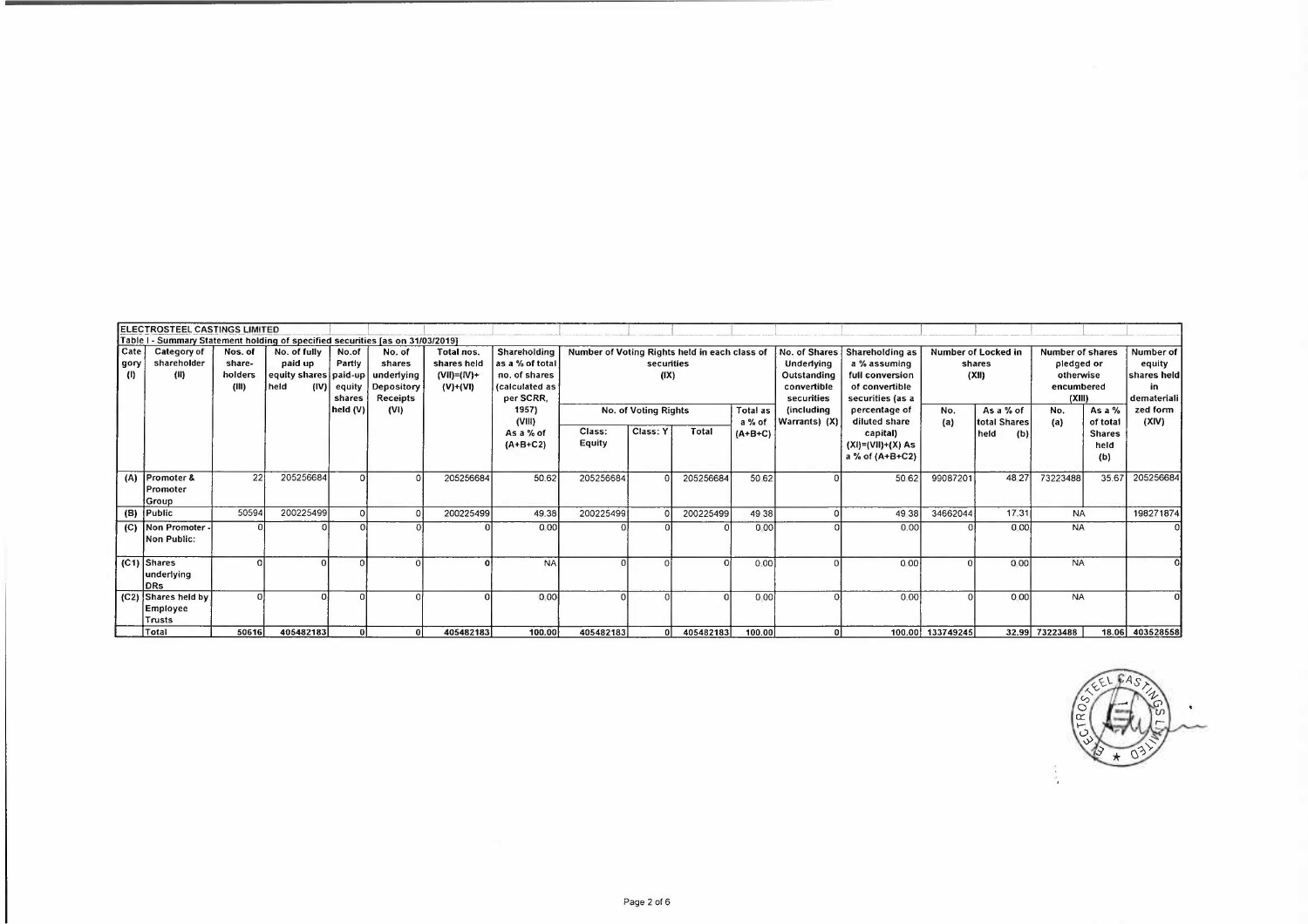|            | ELECTROSTEEL CASTINGS LIMITED                                                                                                                                                                                                                                                                                                                                                      |             |                                     |                                                       |                                               |                                                                  |                                                          |                                                                 |                          |                                                  |                                               |                                     |                                                                         |                                                                                                             |                                        |                                            |                                                                  |                                                    |                                                                       |
|------------|------------------------------------------------------------------------------------------------------------------------------------------------------------------------------------------------------------------------------------------------------------------------------------------------------------------------------------------------------------------------------------|-------------|-------------------------------------|-------------------------------------------------------|-----------------------------------------------|------------------------------------------------------------------|----------------------------------------------------------|-----------------------------------------------------------------|--------------------------|--------------------------------------------------|-----------------------------------------------|-------------------------------------|-------------------------------------------------------------------------|-------------------------------------------------------------------------------------------------------------|----------------------------------------|--------------------------------------------|------------------------------------------------------------------|----------------------------------------------------|-----------------------------------------------------------------------|
|            | Table II - Statement Showing shareholding pattern of the Promoter and Promoter Group [as on 31/03/2019]                                                                                                                                                                                                                                                                            |             |                                     |                                                       |                                               |                                                                  |                                                          |                                                                 |                          |                                                  |                                               |                                     |                                                                         |                                                                                                             |                                        |                                            |                                                                  |                                                    |                                                                       |
|            | Category & Name of the Shareholders                                                                                                                                                                                                                                                                                                                                                | PAN<br>(11) | Nos. of<br>share<br>holder<br>(111) | No. of fully<br>paid up equity<br>shares held<br>(IV) | Partly<br>paid-up<br>equity<br>shares<br>held | Nos. of<br>shares<br>underlying<br>Depository<br><b>Receipts</b> | Total<br>nos.shares<br>held<br>(VII)=(IV)+<br>$(V)+(VI)$ | Shareholdi<br>ng %<br>calculated<br>as per<br><b>SCRR, 1957</b> |                          | securities<br>(IX)<br><b>No of Voting Rights</b> | Number of Voting Rights held in each class of | Total as                            | No. of shares<br>Underlying<br>Outstanding<br>convertible<br>securities | Shareholding<br>$as a \%$<br>ıssumina full<br>conversion of<br>convertible                                  | Number of Locked in<br>shares<br>(X11) |                                            | Number of shares<br>pledged or otherwise<br>encumbered<br>(XIII) |                                                    | Number of equity<br>shares held in<br>dematerialized<br>form<br>(XIV) |
|            |                                                                                                                                                                                                                                                                                                                                                                                    |             |                                     |                                                       | (V)                                           | (VI)                                                             |                                                          | As a % of<br>$(A+B+C2)$<br>(VIII)                               | Class: Equity   Class: Y |                                                  | Total                                         | a % of<br>Total<br>Voting<br>rights | (including<br>Warrants) (X)                                             | securities (as<br>percentage<br>of diluted<br>share capital<br>$(X1) = (V1) + (X)$<br>As a % of<br>$A+B+C2$ | No.<br>(a)                             | As a % o<br>total<br>Shares<br>held<br>(b) | No.<br>(a)                                                       | As a %<br>of total<br><b>Shares</b><br>held<br>(b) |                                                                       |
|            | $(1)$ Indian                                                                                                                                                                                                                                                                                                                                                                       |             |                                     |                                                       |                                               |                                                                  |                                                          |                                                                 |                          |                                                  |                                               |                                     |                                                                         |                                                                                                             |                                        |                                            |                                                                  | 000                                                | 40990703                                                              |
| (a)        | Individuals/Hindu undivided Family                                                                                                                                                                                                                                                                                                                                                 |             | 8                                   | 40990703                                              | $\overline{0}$                                | $\Omega$                                                         | 40990703                                                 | 10.11                                                           | 40990703                 |                                                  | 40990703                                      | 10.11                               |                                                                         | 10.11                                                                                                       |                                        | 0.00                                       | $\mathbf{C}$                                                     |                                                    |                                                                       |
|            | Name<br>UMANG KEJRIWAL - TRUSTEE OF<br>SREEJI FAMILY BENEFIT TRUST/<br>MAYANK KEJRIWAL - TRUSTEE OF<br>SREEJI FAMILY BENEFIT TRUST                                                                                                                                                                                                                                                 |             |                                     | 35027053                                              |                                               | $\Omega$                                                         | 35027053                                                 | 864                                                             | 35027053                 |                                                  | 35027053                                      | 8.64                                |                                                                         | 864                                                                                                         |                                        | 0.00                                       |                                                                  | 000                                                | 35027053                                                              |
|            | UDDHAV KEJRIWAL                                                                                                                                                                                                                                                                                                                                                                    |             |                                     | 3239540<br>1554550                                    | $\Omega$                                      | $\circ$                                                          | 3239540<br>1554550                                       | 0.80<br>0.38                                                    | 3239540<br>1554550       | $\Omega$<br>$\mathbf 0$                          | 3239540<br>1554550                            | 0.80<br>0.38                        |                                                                         | 0.80<br>0.38                                                                                                | ol<br>$\overline{0}$                   | 000<br>0.00                                | -ol<br> 0                                                        | 0.00<br>0.00                                       | 3239540<br>1554550                                                    |
|            | UDDHAV KEJRIWAL HUF<br>SHASHWAT KEJRIWAL                                                                                                                                                                                                                                                                                                                                           |             |                                     | 773010                                                | $\mathbf{o}$<br>$\overline{\mathfrak{o}}$     | $\mathbf{0}$<br> 0                                               | 773010                                                   | 0 <sub>19</sub>                                                 | 773010                   | $\mathbf{0}$                                     | 773010                                        | 0.19                                | $\Omega$                                                                | 0.19                                                                                                        | oi                                     | 0.00                                       | $\Omega$                                                         | 0.00                                               | 773010                                                                |
|            | PALLAVI KEJRIWAL                                                                                                                                                                                                                                                                                                                                                                   |             |                                     | 187950                                                | 0                                             | $\bf{0}$                                                         | 187950                                                   | 005                                                             | 187950                   | $\overline{\mathfrak{o}}$                        | 187950                                        | 0.05                                | $\overline{0}$                                                          | 005                                                                                                         | $\mathbf 0$                            | 000                                        | $\Omega$                                                         | 0.00                                               | 187950                                                                |
|            | SAMRIDDHI KEJRIWAI                                                                                                                                                                                                                                                                                                                                                                 |             |                                     | 157100                                                | $\overline{0}$                                | 0                                                                | 157100                                                   | 0.04                                                            | 157100                   | 0                                                | 157100                                        | 0.04                                | $\Omega$                                                                | 0.04                                                                                                        | <b>n</b>                               | 000                                        | $\mathbf 0$                                                      | 000                                                | 157100                                                                |
|            | MAYANK KEJRIWAL, AARTI KEJRIWAL<br>TRUSTEE OF PRIYA MANJARI TRUST<br>UDDHAV KEJRIWAL, PALLAVI                                                                                                                                                                                                                                                                                      |             |                                     | 27000<br>24500                                        |                                               | $\sqrt{2}$                                                       | 27000<br>24500                                           | 0.01<br>0.01                                                    | 27000<br>24500           | $\Omega$<br>$\Omega$                             | 27000<br>24500                                | 0.01<br>0.01                        |                                                                         | 0.01<br>0.01                                                                                                |                                        | 000<br>0.00                                |                                                                  | 0.00<br>0.00                                       | 27000<br>24500                                                        |
|            | KEJRIWAL- TRUSTEE OF SAMRIDDHI<br><b>TRUST</b>                                                                                                                                                                                                                                                                                                                                     |             |                                     |                                                       |                                               |                                                                  |                                                          |                                                                 |                          |                                                  |                                               |                                     |                                                                         |                                                                                                             |                                        |                                            |                                                                  |                                                    |                                                                       |
| (b)        | Central Government/State Government(s)                                                                                                                                                                                                                                                                                                                                             | <b>NA</b>   | $\mathbf 0$                         | $\Omega$                                              | $\Omega$                                      | $\overline{a}$                                                   | $\overline{0}$                                           | 000                                                             | $\Omega$                 | $\overline{0}$                                   | $\Omega$                                      | 000                                 | $\Omega$                                                                | 000                                                                                                         | οl                                     | 0.00                                       |                                                                  | 0.00                                               |                                                                       |
| (c)        | Financial Institutions/Banks                                                                                                                                                                                                                                                                                                                                                       | <b>NA</b>   | $\Omega$                            |                                                       | $\Omega$                                      | $\overline{0}$                                                   | $\Omega$                                                 | 0.00                                                            |                          | $\Omega$                                         | $\mathbf 0$                                   | 0.00                                | οł                                                                      | 0.00                                                                                                        | -ni                                    | 0.00                                       |                                                                  | 0.00                                               |                                                                       |
| (d)        | Any Other (specify)<br><b>Bodies Corporate</b>                                                                                                                                                                                                                                                                                                                                     |             | 14                                  | 164265981                                             |                                               | $\Omega$                                                         | 164265981                                                | 40.51                                                           | 164265981                | 0                                                | 164265981                                     | 40 51                               | $\Omega$                                                                | 40.51                                                                                                       | 99087201                               | 60.32                                      | 73223488                                                         | 44 58                                              | 164265981                                                             |
|            | Name                                                                                                                                                                                                                                                                                                                                                                               |             |                                     |                                                       |                                               |                                                                  |                                                          |                                                                 |                          |                                                  |                                               |                                     |                                                                         |                                                                                                             |                                        |                                            |                                                                  |                                                    |                                                                       |
|            | G. K. & SONS PRIVATE LTD                                                                                                                                                                                                                                                                                                                                                           |             |                                     | 44678936                                              | $\Omega$                                      | 0                                                                | 44678936                                                 | 11.02                                                           | 44678936                 | ol                                               | 44678936                                      | 11.02                               |                                                                         | 11 02                                                                                                       | 43664242                               | 9773                                       | 20274109                                                         | 45.38                                              | 44678936                                                              |
|            | ELECTROCAST SALES INDIA LIMITED                                                                                                                                                                                                                                                                                                                                                    |             |                                     | 33893710                                              | $\Omega$                                      | $\Omega$<br>$\Omega$                                             | 33893710<br>30427656                                     | 8.36                                                            | 33893710<br>30427656     | $\Omega$<br>$\Omega$                             | 33893710<br>30427656                          | 8 3 6<br>7.50                       |                                                                         | 8.36<br>7.50                                                                                                | 33366185                               | 98 44<br>0.00                              | 20274109<br>16337635                                             | 59.82<br>53 69                                     | 33893710<br>30427656                                                  |
|            | MURARI INVESTMENT & TRADING<br>COMPANY LTD                                                                                                                                                                                                                                                                                                                                         |             |                                     | 30427656                                              |                                               |                                                                  |                                                          | 750                                                             |                          |                                                  |                                               |                                     |                                                                         |                                                                                                             |                                        |                                            |                                                                  |                                                    |                                                                       |
|            | UTTAM COMMERCIAL COMPANY LTD                                                                                                                                                                                                                                                                                                                                                       |             |                                     | 22181774                                              | $\Omega$                                      | $\overline{0}$                                                   | 22181774                                                 | 547                                                             | 22181774                 | 0                                                | 22181774                                      | 547                                 |                                                                         | 5 47                                                                                                        | 22056774                               | 99 44                                      |                                                                  | 000                                                | 22181774                                                              |
|            | G.K.INVESTMENTS LTD.                                                                                                                                                                                                                                                                                                                                                               |             |                                     | 21814560                                              | $\mathbf 0$                                   | $\circ$                                                          | 21814560                                                 | 5.38                                                            | 21814560                 | 0                                                | 21814560                                      | 5 3 8                               |                                                                         | 5.38                                                                                                        |                                        | 000                                        | 16337635                                                         | 74.89                                              | 21814560                                                              |
|            | MALAY COMMERCIAL ENTERPRISES<br>LTD<br>SRI GOPAL INVESTMENTS VENTURES                                                                                                                                                                                                                                                                                                              |             |                                     | 3748190<br>3742885                                    | $\Omega$                                      | $\overline{0}$<br>$\mathbf{0}$                                   | 3748190<br>3742885                                       | 092<br>0.92                                                     | 3748190<br>3742885       | $\Omega$<br>$\mathbf{0}$                         | 3748190<br>3742885                            | 092<br>092                          |                                                                         | 0.92<br>092                                                                                                 | $\Omega$                               | 000<br>0.00                                |                                                                  | 0.00<br>000                                        | 3748190<br>3742885                                                    |
|            | TD.                                                                                                                                                                                                                                                                                                                                                                                |             |                                     |                                                       |                                               |                                                                  |                                                          |                                                                 |                          |                                                  |                                               |                                     |                                                                         |                                                                                                             |                                        |                                            |                                                                  |                                                    |                                                                       |
|            | CUBBON MARKETING PVT LTD<br>QUINLINE DEALCOMM PRIVATE<br>LIMITED                                                                                                                                                                                                                                                                                                                   |             |                                     | 2500000<br>319962                                     | 0                                             | $\overline{0}$<br>$\Omega$                                       | 2500000<br>319962                                        | 062<br>0.08                                                     | 2500000<br>319962        | 0 <br>$\Omega$                                   | 2500000<br>319962                             | 0,62<br>0.08                        |                                                                         | 0.62<br>0.08                                                                                                |                                        | 0.00<br>0.00                               |                                                                  | 0.00<br>000                                        | 2500000<br>319962                                                     |
|            | <b>ESCAL FINANCE SERVICES LTD.</b>                                                                                                                                                                                                                                                                                                                                                 |             |                                     | 250000                                                |                                               | $\Omega$                                                         | 250000                                                   | 0.06                                                            | 250000                   | $\Omega$                                         | 250000                                        | 0.06                                |                                                                         | 0.06                                                                                                        | $\Omega$                               | 000                                        | $\Omega$                                                         | 000                                                | 250000                                                                |
|            | ELLENBARRIE DEVELOPERS PVT LTD                                                                                                                                                                                                                                                                                                                                                     |             |                                     | 213308                                                | $\mathbf{0}$                                  | $\circ$                                                          | 213308                                                   | 0.05                                                            | 213308                   | $\Omega$                                         | 213308                                        | 0.05                                | οi                                                                      | 0.05                                                                                                        | ol                                     | 0.00                                       | $\Omega$                                                         | 000                                                | 213308                                                                |
|            | <b>GLOBAL EXPORTS LTD</b>                                                                                                                                                                                                                                                                                                                                                          |             |                                     | 200000                                                | $\mathbf{0}$                                  | $\overline{0}$                                                   | 200000                                                   | 0.05                                                            | 200000                   | $^{\circ}$                                       | 200000                                        | 0.05                                | ٥l                                                                      | 005                                                                                                         | 0l<br>$\Omega$                         | 0.00<br>0.00                               | $\mathbf 0$                                                      | 0.00<br>0.00                                       | 200000<br>165000                                                      |
|            | GREENCHIP TREXIM PVT. LTD<br>CALCUTTA DIAGNOSTICS CENTRE (P)                                                                                                                                                                                                                                                                                                                       |             |                                     | 165000<br>130000                                      | $\mathbf{0}$<br>$\mathbf{0}$                  | $\circ$<br>$\Omega$                                              | 165000<br>130000                                         | 0 0 4<br>0.03                                                   | 165000<br>130000         | $\mathbf 0$                                      | 165000<br>130000                              | 0.04<br>003                         | 0                                                                       | 004<br>003                                                                                                  |                                        | 0.00                                       |                                                                  | 0.00                                               | 130000                                                                |
|            | <b>TD</b><br>Sub-Total (A)(1)                                                                                                                                                                                                                                                                                                                                                      |             | 22                                  | 205256684                                             | $\mathbf 0$                                   | $\mathfrak{o}$                                                   | 205256684                                                | 50.62                                                           | 205256684                |                                                  | 205256684                                     | 50.62                               |                                                                         | 50.62                                                                                                       | 99087201                               | 48.27                                      | 73223488                                                         | 35.67                                              | 205256684                                                             |
| (2)        | Foreign                                                                                                                                                                                                                                                                                                                                                                            | NA.         |                                     |                                                       |                                               |                                                                  |                                                          |                                                                 |                          |                                                  |                                               |                                     |                                                                         |                                                                                                             |                                        |                                            |                                                                  |                                                    |                                                                       |
| (a)        | Individuals (Non-Resident<br>ndividuals/Foreign Individuals)                                                                                                                                                                                                                                                                                                                       |             | $\Omega$                            |                                                       |                                               | 0                                                                | $\circ$                                                  | 0.00                                                            |                          |                                                  |                                               | 000                                 |                                                                         | 000                                                                                                         |                                        | 0.00<br>000                                |                                                                  | 0.00<br>000                                        |                                                                       |
| (b)<br>(c) | Government<br>Institutions                                                                                                                                                                                                                                                                                                                                                         |             | $\mathbf 0$<br>$\overline{0}$       | $\mathfrak{g}$<br>$\overline{0}$                      | $\Omega$<br>$\Omega$                          | $\Omega$<br>$\Omega$                                             | οļ<br>$\Omega$                                           | 000<br>000                                                      | $\Omega$<br>$\Omega$     | $\Omega$<br>o                                    | οl                                            | 0.00<br>0.00                        |                                                                         | 0,00<br>0.00                                                                                                | $\Omega$                               | 000                                        | o                                                                | 000                                                |                                                                       |
| (d)        | Foreign Portfolio Investor                                                                                                                                                                                                                                                                                                                                                         |             | $\Omega$                            | $\Omega$                                              | $\mathbf 0$                                   | $\Omega$                                                         | $\Omega$                                                 | 000                                                             |                          | $\mathbf{0}$                                     | $\Omega$                                      | 0.00                                | $\Omega$                                                                | 0 <sub>00</sub>                                                                                             | $\Omega$                               | 0.00                                       | $^{\circ}$                                                       | 000                                                |                                                                       |
|            | (e)   Any Other (specify)                                                                                                                                                                                                                                                                                                                                                          |             | $\Omega$                            | O                                                     | 0                                             | - O                                                              | $\mathbf{o}$                                             | 0.00                                                            | $\Omega$                 | $\Omega$                                         | O.                                            | 0.00                                |                                                                         | 000                                                                                                         |                                        | 0.00                                       | $\Omega$                                                         | 0.00                                               |                                                                       |
|            | Sub Total (A)(2)<br>Total Shareholding of Promoter and<br>Promoter Group (A)=(A)(1)+(A)(2)                                                                                                                                                                                                                                                                                         |             | $\overline{0}$<br>22                | $\Omega$<br>205256684                                 | $\bf{0}$                                      | $\overline{0}$                                                   | $\mathbf 0$<br>205256684                                 | 0.00<br>50.62                                                   | 205256684                | $\bf{0}$                                         | 205256684                                     | 0.00<br>50.62                       | 01                                                                      | 0.00<br>50.62                                                                                               | 99087201                               | 0.00<br>48.27                              | 73223488                                                         | 0.00<br>35.67                                      | 205256684                                                             |
|            |                                                                                                                                                                                                                                                                                                                                                                                    |             |                                     |                                                       |                                               |                                                                  |                                                          |                                                                 |                          |                                                  |                                               |                                     |                                                                         |                                                                                                             |                                        |                                            |                                                                  |                                                    |                                                                       |
| Note       | (1) PAN would not be displayed on website of Stock Exchange(s)                                                                                                                                                                                                                                                                                                                     |             |                                     |                                                       |                                               |                                                                  |                                                          |                                                                 |                          |                                                  |                                               |                                     |                                                                         |                                                                                                             |                                        |                                            |                                                                  |                                                    |                                                                       |
|            | (2) The term "Encumbrance" has the same meaning as assigned under Regulation 28(3) of SEBI (Substantial Acquisition of Shares and Takeovers) Regulations 2011<br>(3) The number of shares pledged or otherwise encumbered by the Promoter and Promoter Group does not include the shares encumbered and not recorded as encumbered with the Depository system as on 31 March 2019. |             |                                     |                                                       |                                               |                                                                  |                                                          |                                                                 |                          |                                                  |                                               |                                     |                                                                         |                                                                                                             |                                        |                                            |                                                                  |                                                    | $RQ_9$                                                                |
|            | finformation provided to National Stock Exchange of India Limited and BSE Limited seperately                                                                                                                                                                                                                                                                                       |             |                                     |                                                       |                                               |                                                                  |                                                          |                                                                 |                          |                                                  |                                               |                                     |                                                                         |                                                                                                             |                                        |                                            |                                                                  |                                                    |                                                                       |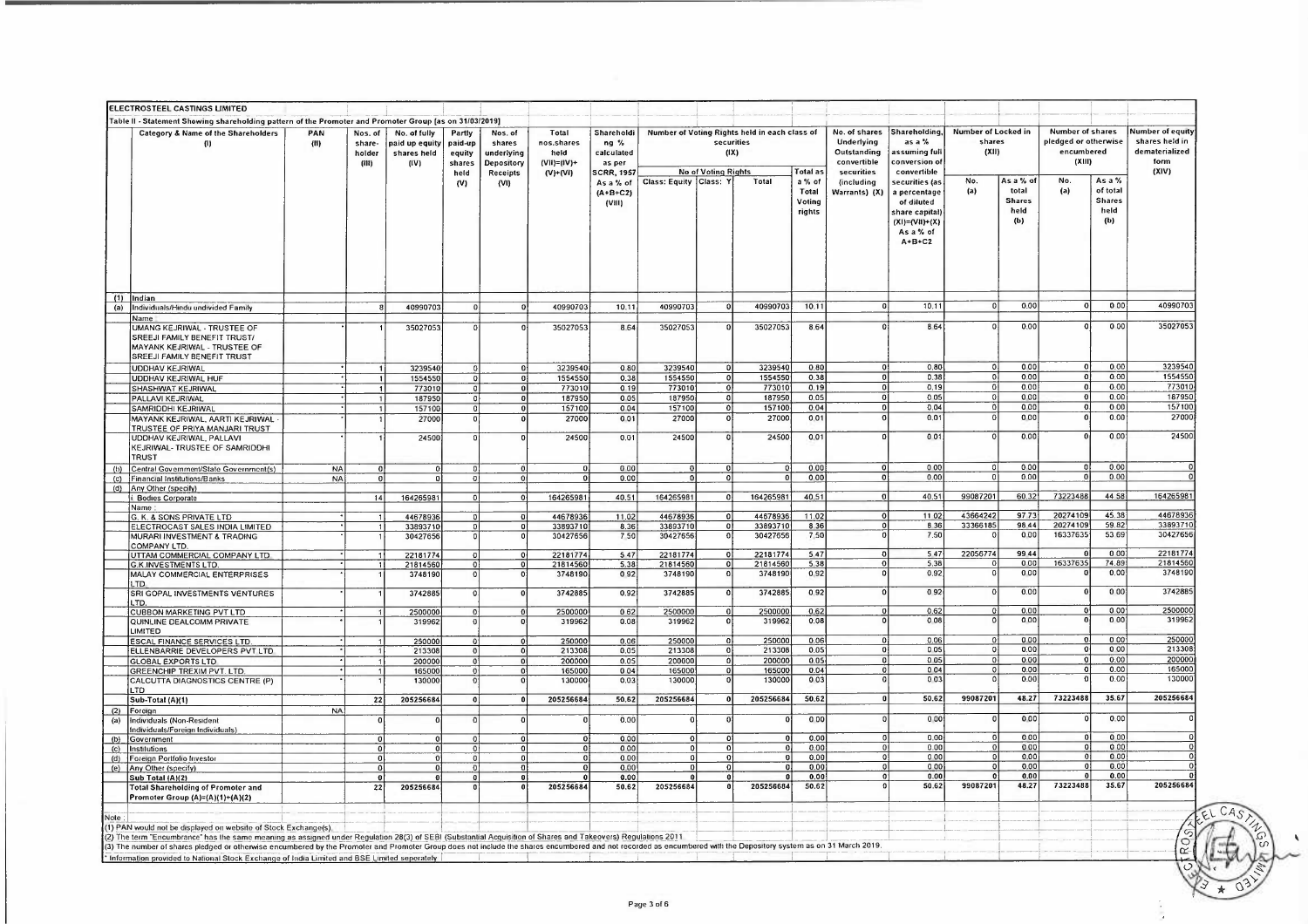|     | IELECTROSTEEL CASTINGS LIMITED                                                                  |           |          |                |              |                 |                  |                   |          |                            |                                               |            |                                |                  |                     |               |             |                   |                |
|-----|-------------------------------------------------------------------------------------------------|-----------|----------|----------------|--------------|-----------------|------------------|-------------------|----------|----------------------------|-----------------------------------------------|------------|--------------------------------|------------------|---------------------|---------------|-------------|-------------------|----------------|
|     | Table III - Statement showing shareholding pattern of the Public shareholder [as on 31/03/2019] |           |          |                |              |                 |                  |                   |          |                            |                                               |            |                                |                  |                     |               |             |                   |                |
|     | Category & Name of the                                                                          | PAN       | Nos. of  | No. of fully   | Partly       | Nos. of         | Total nos.       | Shareholdin       |          |                            | Number of Voting Rights held in each class of |            | No of shares                   | Total            | Number of Locked in |               |             | Number of shares  | Number of      |
|     | <b>Shareholders</b>                                                                             | (11)      | share-   | paid up equity | paid-up      | shares          | shares held      | $Q \gamma$        |          |                            | securities                                    |            | Underlying                     | shareholding,    | shares              |               |             | pledged or        | equity shares  |
|     | m                                                                                               |           | holder   | shares held    | equity       | underlying      | $(VII) = (IV) +$ | calculated        |          |                            | (fX)                                          |            | Outstanding                    | as a %           | (XII)               |               |             | otherwise         | held in        |
|     |                                                                                                 |           | (III)    | (IV)           | shares       | Depository      | $(V)+(VI)$       | as per            |          |                            |                                               |            | convertible                    | assuming full    |                     |               |             | encumbered (XIII) | dematerialized |
|     |                                                                                                 |           |          |                | held         | <b>Receipts</b> |                  | <b>SCRR. 1957</b> |          |                            |                                               |            | securities                     | conversion of    |                     |               |             |                   | form           |
|     |                                                                                                 |           |          |                | (V)          | (V1)            |                  | As a % of         |          | <b>No of Voting Rights</b> |                                               | Total as a | <i><u><b>including</b></u></i> | convertible      |                     |               |             |                   | (X V)          |
|     |                                                                                                 |           |          |                |              |                 |                  | ${A+B+C2}$        | Class:   | Class:                     | Total                                         | % of       | <b>Warrantsl</b>               | securities (as a | No.                 | As a % of     | No.         | As a % of         |                |
|     |                                                                                                 |           |          |                |              |                 |                  | (VIII)            | Equity   | Y                          |                                               | Total      | (X)                            | percentage of    | (a)                 | total         | (a)         | total shares      |                |
|     |                                                                                                 |           |          |                |              |                 |                  |                   |          |                            |                                               | Voting     |                                | diluted share    |                     | <b>Shares</b> | <b>(Not</b> | held              |                |
|     |                                                                                                 |           |          |                |              |                 |                  |                   |          |                            |                                               | rights     |                                | capital)         |                     | held          | applic      | (b)               |                |
|     |                                                                                                 |           |          |                |              |                 |                  |                   |          |                            |                                               |            |                                | (X1)             |                     | (b)           | able)       | (Not              |                |
|     |                                                                                                 |           |          |                |              |                 |                  |                   |          |                            |                                               |            |                                |                  |                     |               |             | applicable)       |                |
|     |                                                                                                 |           |          |                |              |                 |                  |                   |          |                            |                                               |            |                                |                  |                     |               |             |                   |                |
|     |                                                                                                 |           |          |                |              |                 |                  |                   |          |                            |                                               |            |                                |                  |                     |               |             |                   |                |
|     | (1) Institutions                                                                                |           |          |                |              |                 |                  |                   |          |                            |                                               |            |                                |                  |                     |               |             |                   |                |
| (a) | Mutual Funds                                                                                    |           |          | 200            | $\Omega$     |                 | 200              | 0.00              | 200      |                            | 200                                           | 0.00       |                                | 0.00             |                     | 0.00          |             | <b>NA</b>         |                |
| (b) | Venture Capital Funds                                                                           |           |          |                |              |                 |                  | 0.00              |          |                            | $\Omega$                                      | 0.00       |                                | 0.00             | $\Omega$            | 0.00          |             | <b>NA</b>         | $\Omega$       |
| (c) | Alternate Investment Funds                                                                      |           | $\Omega$ |                |              |                 |                  | 0.00              |          |                            | ΩI                                            | 0.00       |                                | 0.00             |                     | 000           |             | <b>NA</b>         | $\Omega$       |
| (d) | Foreign Venture Capital Investors                                                               |           | $\Omega$ |                |              |                 |                  | 0.00              |          |                            | $\Omega$                                      | 000        |                                | 0.00             |                     | 000           |             | <b>NA</b>         | $\overline{0}$ |
|     | (e) Foreign Portfolio Investors                                                                 |           | 16       | 27271127       |              |                 | 27271127         | 673               | 27271127 |                            | 27271127                                      | 6.73       |                                | 6.73             | 22530329            | 82.62         |             | <b>NA</b>         | 27271127       |
|     | <b>Name</b>                                                                                     |           |          |                |              |                 |                  |                   |          |                            |                                               |            |                                |                  |                     |               |             |                   |                |
|     | <b>INDIA OPPORTUNITIES</b>                                                                      |           |          | 23991781       |              |                 | 23991781         | 5.92              | 23991781 |                            | 23991781                                      | 5 9 2      |                                | 5.92             | 22530329            | 93 91         |             | <b>NA</b>         | 23991781       |
|     | <b>GROWTH FUND LTD. -</b>                                                                       |           |          |                |              |                 |                  |                   |          |                            |                                               |            |                                |                  |                     |               |             |                   |                |
|     | PINEWOOD STRATEGY                                                                               |           |          |                |              |                 |                  |                   |          |                            |                                               |            |                                |                  |                     |               |             |                   |                |
|     | Financial Institutions / Banks                                                                  |           | 18       | 2573457        | $\Omega$     |                 | 2573457          | 0.63              | 2573457  |                            | 2573457                                       | 0.63       |                                | 063              | $\Omega$            | 0.00          |             | <b>NA</b>         | 2563877        |
| (a) | Insurance Companies                                                                             |           |          | 18649039       |              |                 | 18649039         | 4.60              | 18649039 |                            | 18649039                                      | 4.60       |                                | 4.60             |                     | 0.00          |             | <b>NA</b>         | 18649039       |
|     | Name.                                                                                           |           |          |                |              |                 |                  |                   |          |                            |                                               |            |                                |                  |                     |               |             |                   |                |
|     | <b>GENERAL INSURANCE</b>                                                                        |           |          | 7871084        |              |                 | 7871084          | 1.94              | 7871084  | Ωİ                         | 7871084                                       | 1.94       |                                | 1.94             |                     | 0.00          |             | <b>NA</b>         | 7871084        |
|     | <b>CORPORATION OF INDIA</b>                                                                     |           |          |                |              |                 |                  |                   |          |                            |                                               |            |                                |                  |                     |               |             |                   |                |
|     | UNITED INDIA INSURANCE                                                                          |           |          | 6579481        |              |                 | 6579481          | 1.62              | 6579481  |                            | 6579481                                       | 1.62       |                                | 162              |                     | o ool         |             | <b>NA</b>         | 6579481        |
|     | COMPANY LIMITED                                                                                 |           |          |                |              |                 |                  |                   |          |                            |                                               |            |                                |                  |                     |               |             |                   |                |
| (h) | Provident Funds / Pension Funds                                                                 |           | C        |                |              |                 |                  | 0.00              |          | $\Omega$                   | $\Omega$                                      | 0.00       |                                | 0,00             |                     | 0.00          |             | <b>NA</b>         | $\Omega$       |
| (i) | Any Other (specify)                                                                             |           |          |                |              |                 |                  |                   |          |                            |                                               |            |                                |                  |                     |               |             |                   |                |
|     | Sub Total (B)(1)                                                                                |           | -391     | 48493823       | $\mathbf{r}$ |                 | 48493823         | 11.96             | 48493823 | -o i                       | 48493823                                      | 11.96      |                                | 11,96            | 22530329            | 46.46         |             | <b>NA</b>         | 48484043       |
| (2) | Central Government / State                                                                      | <b>NA</b> |          |                |              |                 |                  | 0.00              |          |                            |                                               | 0.00       |                                | 0.00             |                     | 0.00          |             | <b>NA</b>         |                |
|     | Government(s) / President of                                                                    |           |          |                |              |                 |                  |                   |          |                            |                                               |            |                                |                  |                     |               |             |                   |                |
|     | India i e (B)(2)                                                                                |           |          |                |              |                 |                  |                   |          |                            |                                               |            |                                |                  |                     |               |             |                   |                |

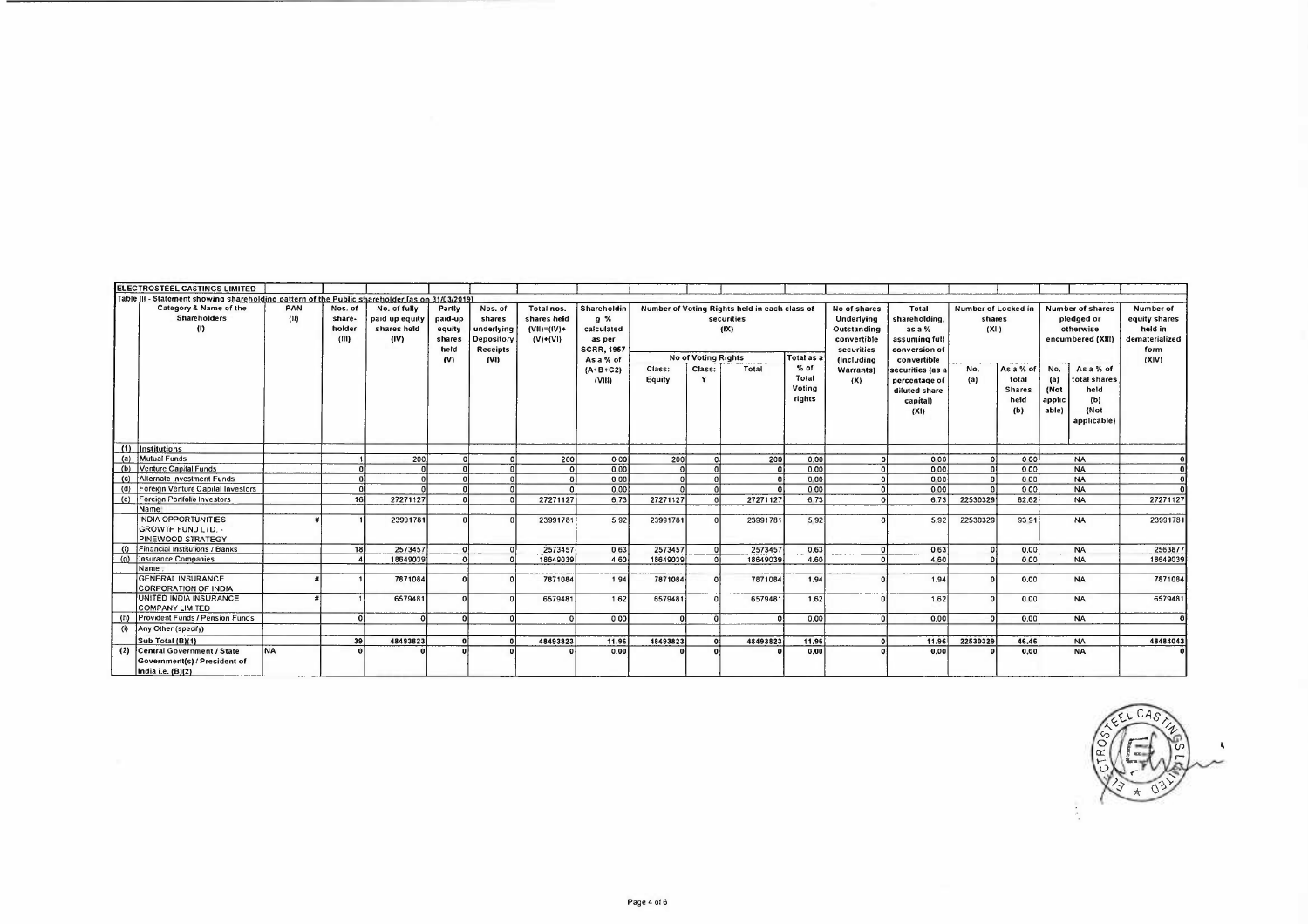|      | ELECTROSTEEL CASTINGS LIMITED                                                                                                                                                                                                                                                                                                                                                                                                                                                                                                                                                                                                                                                                                                                                          |             |                                      |                                                       |                                                      |                                                                          |                                                             |                                                                                |                  |                            |                                                                     |                                     |                                                                                                           |                                                                                     |                                        |                                                    |                                                                                                          |                                                                          |
|------|------------------------------------------------------------------------------------------------------------------------------------------------------------------------------------------------------------------------------------------------------------------------------------------------------------------------------------------------------------------------------------------------------------------------------------------------------------------------------------------------------------------------------------------------------------------------------------------------------------------------------------------------------------------------------------------------------------------------------------------------------------------------|-------------|--------------------------------------|-------------------------------------------------------|------------------------------------------------------|--------------------------------------------------------------------------|-------------------------------------------------------------|--------------------------------------------------------------------------------|------------------|----------------------------|---------------------------------------------------------------------|-------------------------------------|-----------------------------------------------------------------------------------------------------------|-------------------------------------------------------------------------------------|----------------------------------------|----------------------------------------------------|----------------------------------------------------------------------------------------------------------|--------------------------------------------------------------------------|
|      | Table III - Statement showing shareholding pattern of the Public shareholder las on 31/03/2019                                                                                                                                                                                                                                                                                                                                                                                                                                                                                                                                                                                                                                                                         |             |                                      |                                                       |                                                      |                                                                          |                                                             |                                                                                |                  |                            |                                                                     |                                     |                                                                                                           |                                                                                     |                                        |                                                    |                                                                                                          |                                                                          |
|      | Category & Name of the<br><b>Shareholders</b><br>(1)                                                                                                                                                                                                                                                                                                                                                                                                                                                                                                                                                                                                                                                                                                                   | PAN<br>(11) | Nos. of<br>share-<br>holder<br>(III) | No. of fully<br>paid up equity<br>shares held<br>(IV) | Partly<br>paid-up<br>equity<br>shares<br>held<br>(v) | Nos. of<br>shares<br>underlying<br>Depository<br><b>Receipts</b><br>(VI) | Total nos.<br>shares held<br>$(VII) = (IV) +$<br>$(V)+(VI)$ | Shareholdin<br>$q\%$<br>calculated<br>as per<br><b>SCRR, 1957</b><br>As a % of |                  | <b>No of Voting Rights</b> | Number of Voting Rights held in each class of<br>securities<br>(IX) | Total as a                          | No of shares<br><b>Underlying</b><br>Outstanding<br>convertible<br>securities<br><i><b>fincluding</b></i> | Total<br>shareholding,<br>as a %<br>assuming full<br>conversion of<br>convertible   | Number of Locked in<br>shares<br>(X11) |                                                    | <b>Number of shares</b><br>pledged or<br>otherwise<br>encumbered (XIII)                                  | Number of<br>equity shares<br>held in<br>dematerialized<br>form<br>(XIV) |
|      |                                                                                                                                                                                                                                                                                                                                                                                                                                                                                                                                                                                                                                                                                                                                                                        |             |                                      |                                                       |                                                      |                                                                          |                                                             | $(A+B+C2)$<br>(VIII)                                                           | Class:<br>Equity | Class:<br>Y                | Total                                                               | $%$ of<br>Total<br>Voting<br>rights | <b>Warrants</b> )<br>(X)                                                                                  | securities (as a<br>percentage of<br>diluted share<br>capital)<br>(X <sub>1</sub> ) | No.<br>(a)                             | As a % of<br>total<br><b>Shares</b><br>held<br>(b) | No.<br>As a % of<br>total shares<br>(a)<br>(Not<br>held<br>applic<br>(b)<br>able)<br>(Not<br>applicable) |                                                                          |
|      | (3) Non-Institutions                                                                                                                                                                                                                                                                                                                                                                                                                                                                                                                                                                                                                                                                                                                                                   |             |                                      |                                                       |                                                      |                                                                          |                                                             |                                                                                |                  |                            |                                                                     |                                     |                                                                                                           |                                                                                     |                                        |                                                    |                                                                                                          |                                                                          |
| (a)  | Individuals-                                                                                                                                                                                                                                                                                                                                                                                                                                                                                                                                                                                                                                                                                                                                                           |             |                                      |                                                       |                                                      |                                                                          |                                                             |                                                                                |                  |                            |                                                                     |                                     |                                                                                                           |                                                                                     |                                        |                                                    |                                                                                                          |                                                                          |
|      | Individual shareholders holding<br>nominal share capital upto Rs.2<br>lakhs <sup>*</sup>                                                                                                                                                                                                                                                                                                                                                                                                                                                                                                                                                                                                                                                                               |             | 49278                                | 66854474                                              |                                                      |                                                                          | 66854474                                                    | 16 49                                                                          | 66854474         |                            | 66854474                                                            | 16 49                               |                                                                                                           | 16.49                                                                               | $\Omega$                               | 0.00                                               | <b>NA</b>                                                                                                | 65015649                                                                 |
|      | ii.Individual shareholders holding<br>nominal share capital in excess of<br>Rs.2 lakhs*                                                                                                                                                                                                                                                                                                                                                                                                                                                                                                                                                                                                                                                                                |             | 31                                   | 25321032                                              | $\Omega$                                             |                                                                          | 25321032                                                    | 6.24                                                                           | 25321032         | $\Omega$                   | 25321032                                                            | 6.24                                |                                                                                                           | 6.24                                                                                | n                                      | 0.00                                               | <b>NA</b>                                                                                                | 25321032                                                                 |
|      | Name:                                                                                                                                                                                                                                                                                                                                                                                                                                                                                                                                                                                                                                                                                                                                                                  |             |                                      |                                                       |                                                      |                                                                          |                                                             |                                                                                |                  |                            |                                                                     |                                     |                                                                                                           |                                                                                     |                                        |                                                    |                                                                                                          |                                                                          |
| (b)  | S. SHYAM<br>NBFCs registered with RBI                                                                                                                                                                                                                                                                                                                                                                                                                                                                                                                                                                                                                                                                                                                                  |             |                                      | 4430337                                               | ΩI<br>n.                                             | Ωİ<br>$\Omega$                                                           | 4430337                                                     | 1.09                                                                           | 4430337          |                            | 4430337                                                             | 1.09                                | $\Omega$                                                                                                  | 1.09                                                                                | $\Omega$                               | 0.00                                               | <b>NA</b>                                                                                                | 4430337                                                                  |
|      | (c) Employee Trusts                                                                                                                                                                                                                                                                                                                                                                                                                                                                                                                                                                                                                                                                                                                                                    |             |                                      | 6433<br>$\mathbf{r}$                                  | $\Omega$                                             | $\Omega$                                                                 | 6433                                                        | 0.00                                                                           | 6433             | $\Omega$                   | 6433                                                                | 0.00                                | $\Omega$                                                                                                  | 0.00                                                                                | 0                                      | 0.00                                               | <b>NA</b>                                                                                                | 6433                                                                     |
| (d)  | Overseas Depositories (holding                                                                                                                                                                                                                                                                                                                                                                                                                                                                                                                                                                                                                                                                                                                                         |             |                                      |                                                       |                                                      |                                                                          | n                                                           | 0.00<br>0.00                                                                   | n                | $\mathbf{0}$               | $\Omega$                                                            | 0.00<br>000                         | $\Omega$<br>$\Omega$                                                                                      | 000<br>0.00                                                                         | $\Omega$<br>$\Omega$                   | 0.00                                               | <b>NA</b><br><b>NA</b>                                                                                   |                                                                          |
|      | DRs) (balancing figure)                                                                                                                                                                                                                                                                                                                                                                                                                                                                                                                                                                                                                                                                                                                                                |             |                                      |                                                       |                                                      |                                                                          |                                                             |                                                                                |                  |                            |                                                                     |                                     |                                                                                                           |                                                                                     |                                        | 0.00                                               |                                                                                                          |                                                                          |
| (e)  | Any Other (specify) -                                                                                                                                                                                                                                                                                                                                                                                                                                                                                                                                                                                                                                                                                                                                                  |             | 1241                                 | 59549737                                              |                                                      |                                                                          | 59549737                                                    | 14.69                                                                          | 59549737         |                            | 59549737                                                            | 14.69                               |                                                                                                           | 14.69                                                                               | 12131715                               | 20.37                                              | <b>NA</b>                                                                                                | 59444717                                                                 |
|      | Bodies Corporate                                                                                                                                                                                                                                                                                                                                                                                                                                                                                                                                                                                                                                                                                                                                                       |             | 608                                  | 29735715                                              | οi                                                   |                                                                          | 29735715                                                    | 7.33                                                                           | 29735715         | $\Omega$                   | 29735715                                                            | 7.33                                | $\Omega$                                                                                                  | 7.33                                                                                | 12131715                               | 40.80                                              | <b>NA</b>                                                                                                | 29665615                                                                 |
|      | Name<br>ROHAK MERCHANTS PRIVATE                                                                                                                                                                                                                                                                                                                                                                                                                                                                                                                                                                                                                                                                                                                                        |             |                                      | 12131715                                              | n.                                                   |                                                                          | 12131715                                                    |                                                                                |                  |                            |                                                                     |                                     |                                                                                                           |                                                                                     |                                        |                                                    |                                                                                                          |                                                                          |
|      | <b>LIMITED</b>                                                                                                                                                                                                                                                                                                                                                                                                                                                                                                                                                                                                                                                                                                                                                         |             |                                      |                                                       |                                                      |                                                                          |                                                             | 2.99                                                                           | 12131715         | $\Omega$                   | 12131715                                                            | 299                                 |                                                                                                           | 2.99                                                                                | 12131715                               | 100.00                                             | <b>NA</b>                                                                                                | 12131715                                                                 |
|      | I. Clearing Member                                                                                                                                                                                                                                                                                                                                                                                                                                                                                                                                                                                                                                                                                                                                                     |             | 104                                  | 672135                                                |                                                      |                                                                          | 67213                                                       | 0.17                                                                           | 672135           | $\overline{\mathfrak{g}}$  | 672135                                                              | 0.17                                | O                                                                                                         | 0.17                                                                                | $\Omega$                               | 0.00                                               | <b>NA</b>                                                                                                | 672135                                                                   |
|      | iii. Non Resident Individual                                                                                                                                                                                                                                                                                                                                                                                                                                                                                                                                                                                                                                                                                                                                           |             | 519                                  | 1931509                                               | $\overline{\mathbf{0}}$                              | $\Omega$                                                                 | 1931509                                                     | 0.48                                                                           | 1931509          | οl                         | 1931509                                                             | 0.48                                | $\Omega$                                                                                                  | 0.48                                                                                | $\mathbf 0$                            | 0.00                                               | <b>NA</b>                                                                                                | 1896709                                                                  |
|      | iv. Trusts<br>v.Investor Education and                                                                                                                                                                                                                                                                                                                                                                                                                                                                                                                                                                                                                                                                                                                                 |             |                                      | 59510<br>789508                                       | Ωł<br>$\mathfrak{a}$                                 | $\Omega$<br>£                                                            | 59510                                                       | 0.01                                                                           | 59510            | nl                         | 59510                                                               | 0.01                                | $\Omega$                                                                                                  | 0.01                                                                                | $\overline{0}$                         | 0.00                                               | <b>NA</b>                                                                                                | 59390                                                                    |
|      | Protection Fund Authority Ministry<br>of Corporate Affairs                                                                                                                                                                                                                                                                                                                                                                                                                                                                                                                                                                                                                                                                                                             |             |                                      |                                                       |                                                      |                                                                          | 789508                                                      | 0.19                                                                           | 789508           | $\Omega$                   | 789508                                                              | 0.19                                |                                                                                                           | 0.19                                                                                |                                        | 0.00                                               | <b>NA</b>                                                                                                | 789508                                                                   |
|      | vi. Foreign Company<br>Name                                                                                                                                                                                                                                                                                                                                                                                                                                                                                                                                                                                                                                                                                                                                            |             | $\overline{z}$                       | 26361360                                              | -ol                                                  | $\Omega$                                                                 | 26361360                                                    | 6.50                                                                           | 26361360         | -o i                       | 26361360                                                            | 6.50                                | n                                                                                                         | 6.50                                                                                | 0                                      | 0.00                                               | <b>NA</b>                                                                                                | 26361360                                                                 |
|      | <b>SML STEEL METALS (CYPRUS)</b><br><b>LIMITED</b>                                                                                                                                                                                                                                                                                                                                                                                                                                                                                                                                                                                                                                                                                                                     |             |                                      | 18124782                                              | $\Omega$                                             |                                                                          | 18124782                                                    | 4.47                                                                           | 18124782         |                            | 18124782                                                            | 4.47                                |                                                                                                           | 4,47                                                                                | $\Omega$                               | 0.00                                               | <b>NA</b>                                                                                                | 18124782                                                                 |
|      | PGS INVEST CORP                                                                                                                                                                                                                                                                                                                                                                                                                                                                                                                                                                                                                                                                                                                                                        |             |                                      | 8236578                                               | $\Omega$                                             |                                                                          | 8236578                                                     | 2.03                                                                           | 8236578          | $\Omega$                   | 8236578                                                             | 203                                 | $\Omega$                                                                                                  | 2.03                                                                                | $\Omega$                               | 0.001                                              | <b>NA</b>                                                                                                | 8236578                                                                  |
|      | Sub Total (B)(3)                                                                                                                                                                                                                                                                                                                                                                                                                                                                                                                                                                                                                                                                                                                                                       |             | 50555                                | 151731676                                             | $\overline{0}$                                       |                                                                          | 151731676                                                   | 37.42                                                                          | 151731676        |                            | 151731676                                                           | 37.42                               | 0                                                                                                         | 37.42                                                                               | 12131715                               | 8.00                                               | <b>NA</b>                                                                                                | 149787831                                                                |
|      | <b>Total Public Shareholding</b><br>$(B)=(B)(1)+(B)(2)+(B)(3)$                                                                                                                                                                                                                                                                                                                                                                                                                                                                                                                                                                                                                                                                                                         |             | 50594                                | 200225499                                             | $\mathbf{a}$                                         |                                                                          | 200225499                                                   | 49.38                                                                          | 200225499        |                            | 200225499                                                           | 49.38                               |                                                                                                           | 49.38                                                                               | 34662044                               | 17.31                                              | <b>NA</b>                                                                                                | 198271874                                                                |
| Note | Details of the shareholders acting as a persons in Concert including Shareholding (No. and %).<br>Details of Shares which remain unclaimed may be given here along with details such as number of shareholders, outstanding shares held in demal/unclaimed suspense account, voting rights which are frozen etc.<br>(1) PAN would not be displayed on website of Stock Exchange(s)<br>(2) The above format needs to be disclosed along with the name of following persons<br>Institutions/Non Institutions holding more than 1% of total number of shares.<br>(3) W.r.t the information perfaning to Depository Receipts, the same may be disclosed in the respective columns to the extent information available and the balance to be disclosed as held by custodian |             |                                      |                                                       |                                                      |                                                                          |                                                             |                                                                                |                  |                            |                                                                     |                                     |                                                                                                           |                                                                                     |                                        |                                                    |                                                                                                          |                                                                          |
|      | "More than one folios with same PAN clubbed together.<br># Information provided to National Stock Exchange of India Limited and BSE Limited seperately                                                                                                                                                                                                                                                                                                                                                                                                                                                                                                                                                                                                                 |             |                                      |                                                       |                                                      |                                                                          |                                                             |                                                                                |                  |                            |                                                                     |                                     |                                                                                                           |                                                                                     |                                        |                                                    |                                                                                                          |                                                                          |